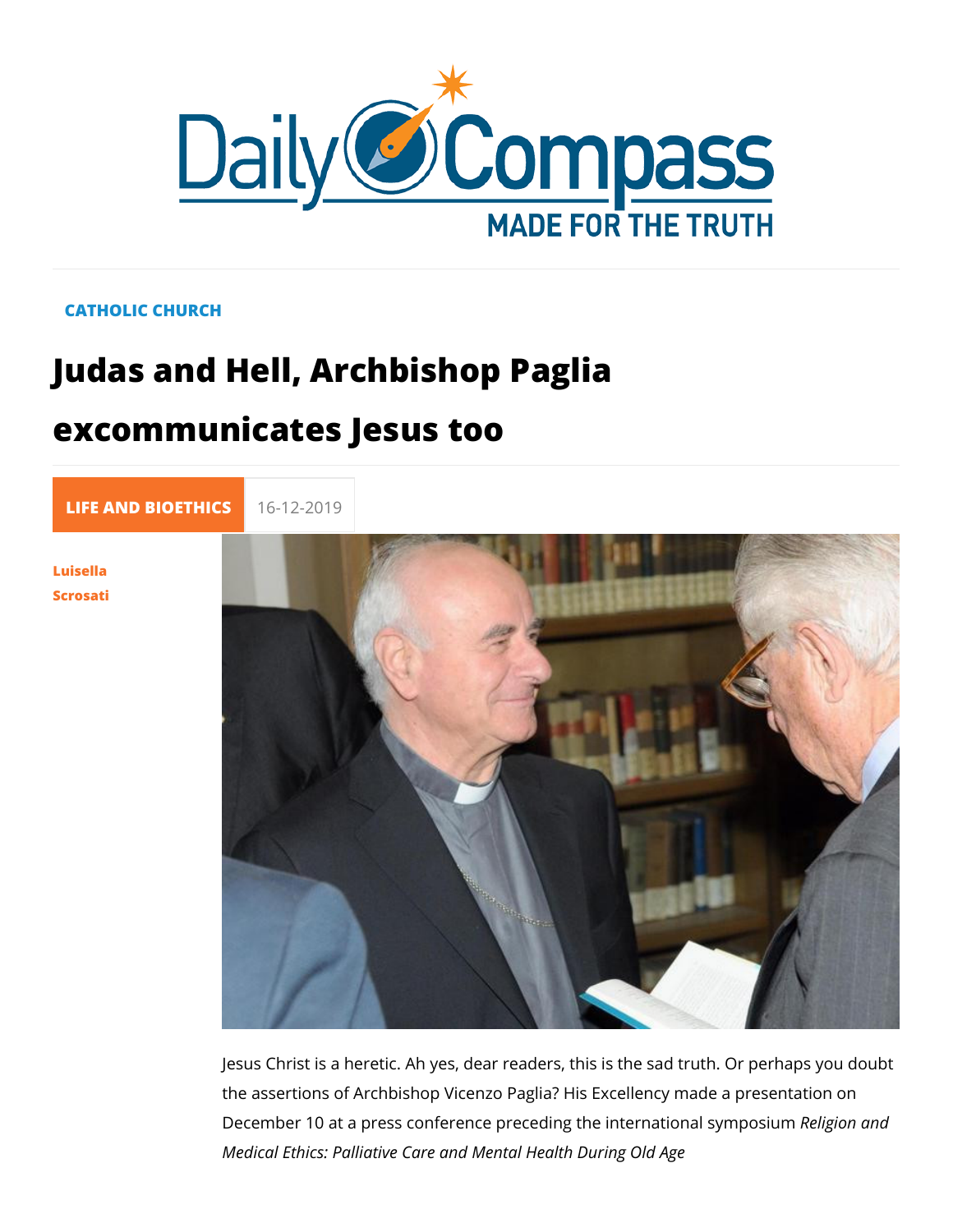, organized Bonthi eical Academy for Life and the World Innovati Health, held in Rome at the Augustinianum on Dreecreember 11 an

Responding to several questions posed bay a boishoplist aglia information of us that for the Catholic Church, if someone says that Judas is have already had to hear several times from the pulpit (excuse Santa Marta that Judas actually repented (April 10, 2016), tha lost sheep that the Gospel shows us (December 6, 2016), and poor Judas the traitor and repentant sinner was not welcomed (December 13, 2016). Then we had the whole series of interve interpretation of the capital in the Basilica of  $\sqrt{S}$  eximita $M$ , afrom  $M$  and  $g$ if it represents the salvation of Judas an interpretaElugnenthat Drewermahn Vangelo di Marco. Immagini Thobi GRoesd peen lz bofn Melark: Ima Redemption in reality is in error.

The Gnostic theme of the salvation of Judas is, unfomeunately, novelty lies in the anathema launched by Paglia, who must not thrown himself against Jesus himself, who, in speaking of Juda The Son of Man indeed goes, as it is written of him, but woe Son of Man is betrayed! It would be better for that man if he h (Mark 14:21). What is worse than not being born? Whoever hol the existence of Hell knows the answer.

The curse recorded by the Gospels was never maadgea ibnyst than Mate the other disciples, even though they too abandoned him, nor him three times. Evidently Jesus, who is God, knew that the tr this is not the only part of Scripture that leads us to have a n the eternal destiny of Judas. Jesus, praying to his Father, addressed to Him with the establishment of  $h$ these unforgettable words: None of them was lost except the that the Scripture may be fulfilled (John 17:12).

It s true that we have now learned from the Superior Gemet, al in the absence of imperial tape recorders, we don t know exac will be conceded to us that these words demonstrate at least t community believed and how! that Judas ended up in the de heretics.

The writers of the Catechism of the Council of Trenwthaor,e also I referring to the virtue of penance in paragraph 241, warned ag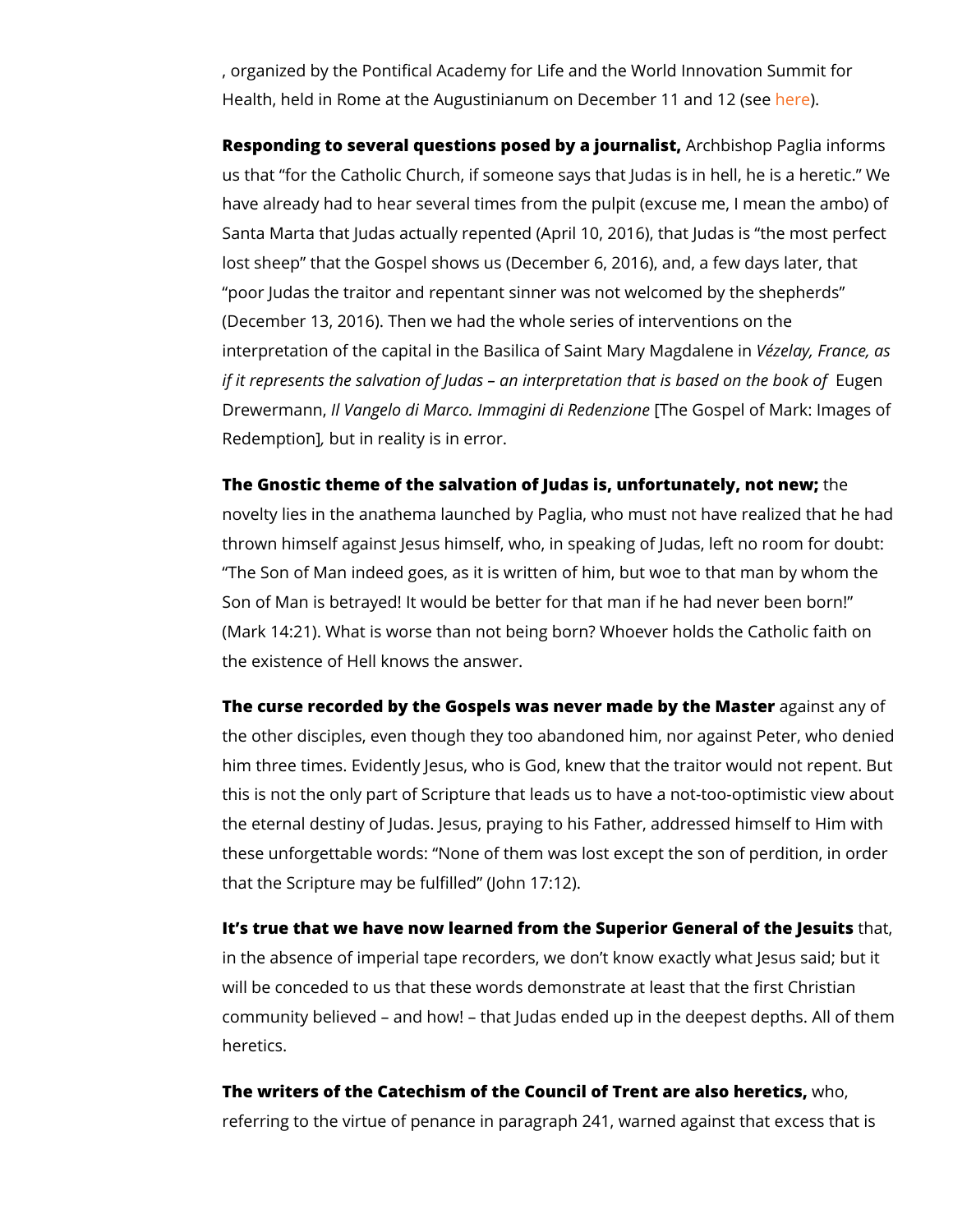called despair: Such seems to have been the case of Cain, wh greater than the pardon of God, (Gn 4:13) and such was certa repenting, hanging himself with a noose, lost both life and sou  $1:18$ ). Perhaps for Cain, but ce $\mathbf{A}$  that in ley milton sit indias.

Saint Leo the Great was alsow a ohenrehtiis 52nd sermon (his eleventh on the Sainth Carely Passion) speaks of the despair of Judas and affirms that the pardon, because, as the son of perdition, having the devil on the point of despair even before Christ had completed the sac of universal Redemption. And he adds, to avoid any doubt, th up against himself, not with the remorse of those who submit t folly of those who go to perdition. Thus it was that, having sol murderers, he also committed sin in the act of dying, and so in condemnationa [ ig mentum damna ]. ion Airs ds w ae could continue thus with our continue thus saints and doctors of the Church. Obviously they were all here

But why does Archbishop Paglia seek to anathematize the inse of Judas the context of a reflection on palliative care?

The Swiss Bishops Conference has decided to create doctrina guidelines assisted suicide, which is rampant in Switzerland, A Pastoral Approach to The Practiq(ehet FA sessics hte developed belogies) and  $\mathbf s$ downloadheed be.

The bishops express their radical opposition of the Gospel to affirm the duty to defend human life from conception to natura remains an intrinsically evil act, then assisted suicide is eve it is a premeditated, organized, and planned action.

The document then addresses a delicate pasfaccread wy utehs wisomipus requests from persons who choose assisted suicide asking to b by the presence of a priest, the Swiss bishops call for these p as much as possible, in the hope that they will change their m the pastoral minister has the duty to physically leave the roo actual moment of the act of suicide.

The reason for such an approach is explain **Redfusith** glamithis precise moment, to assist a person who voluntarily takes his I testifies with the facts to the option of the Church in favor of efforts made, the presence of a pastoral minister at the side o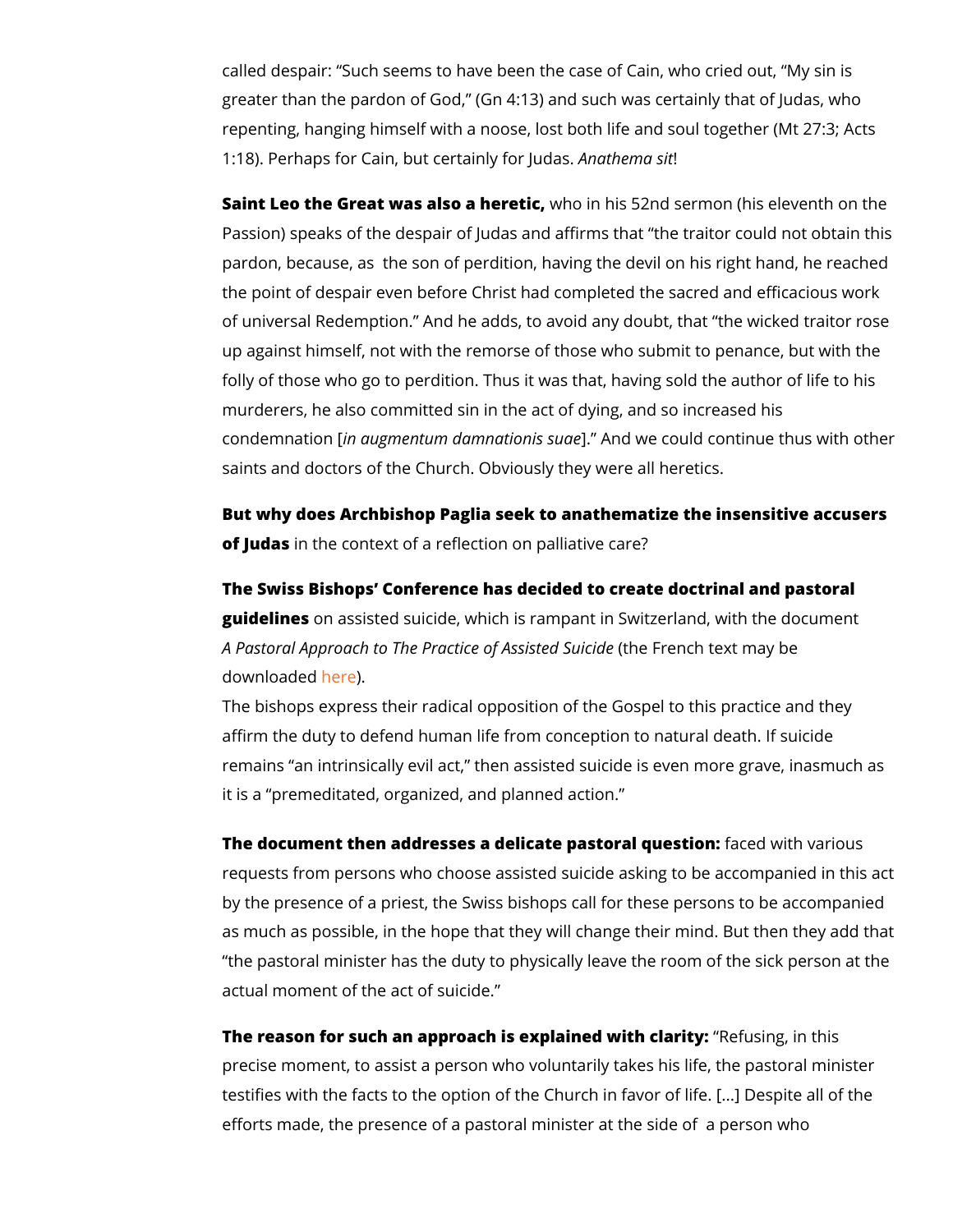deliberately commits suicide could be interpreted, perhaps after the fact, as support or cooperation: not only the family members involved and the associations themselves could interpret this action as an endorsement of assisting in the act of suicide, but society could think that the Church endorses these actions: the risk is invariably that of an obscuring of the public witness of the Church in favor of life." The Swiss bishops therefore find the right balance between giving human and spiritual assistance to the person and at the same time witnessing to the condemnation of assisted suicide.

## **Archbishop Paglia, with all the precision and delicacy of a bull in a china shop,**

responding to a question about the pastoral situation addressed in the document, offered expressions like this: "But nobody should be abandoned, in whatever situation they find themselves [...]. To accompany and hold the hand of someone who is dying is a great duty that every believer ought to promote, as well as the fight against assisted suicide." Well then. While we are at it, why not stand next to a woman in the moment she is having an abortion? Or perhaps next to a hit man while he murders an innocent person? After all, the Lord does not abandon anyone.

## **Paglia then added: "I always do funerals for those who commit suicide."**

Wrongly, because while it is true that the Code of Canon Law (can. 1184) currently in force does not explicitly mention those who commit suicide among the categories of those who must be refused ecclesiastical funeral rites, all the same it is true that there are however "manifest sinners, to whom it is not possible to grant funeral rites without giving public scandal to the faithful." Faced with a suicide, especially if it involves the aggravating circumstances of being predetermined and refusing to reconsider, there is a need to at least take into serious consideration the possibility that this is precisely one of the cases foreseen by the Code of Canon Law.